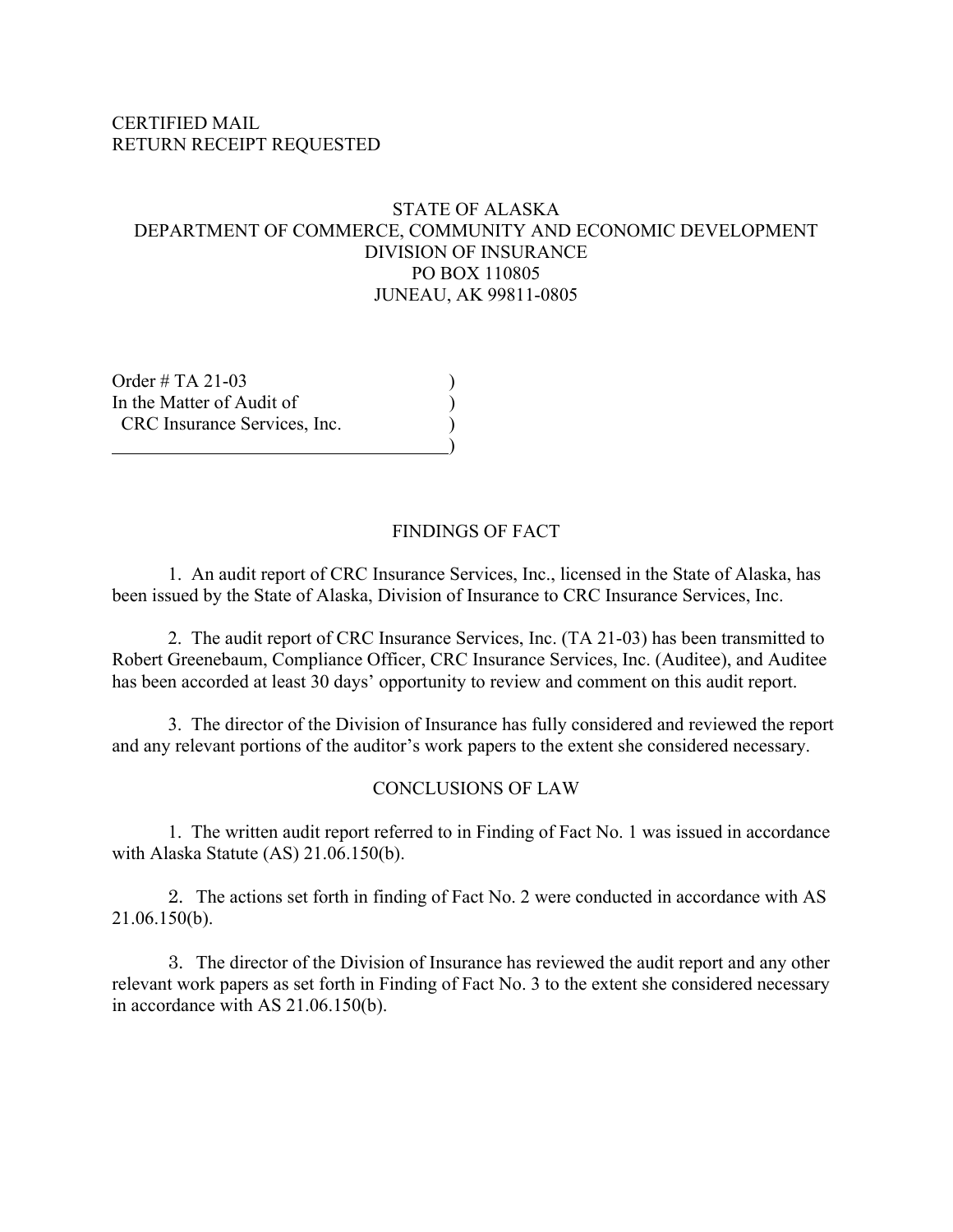#### ORDER

IT IS ORDERED

1. Pursuant to AS 21.06.150(b)(1), the audit report of CRC Insurance Services, Inc. (TA 21-03) is approved as filed.

2. Pursuant to AS 21.06.060, the audit report shall be kept in the office of the director of the Division of Insurance and be open to public inspection.

This order is effective  $\sqrt{\frac{1}{2}}$  December 9 . 2021.

Dated this 9 day of December, 2021 at Anchorage, Alaska.

 $\bigvee$  lou  $W$ ung- $\nabla$ leer

Lori Wing-Heier, Director State of Alaska Division of Insurance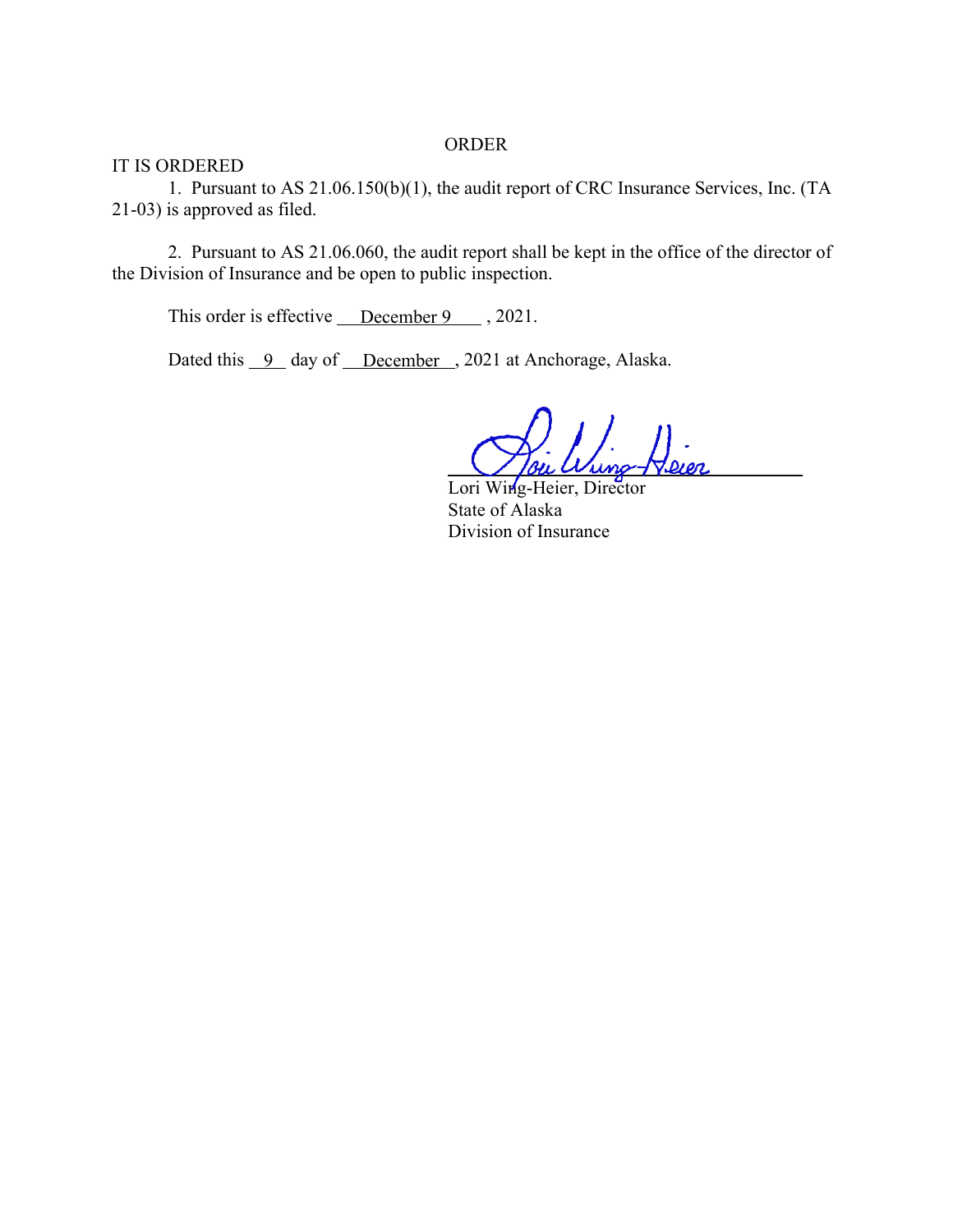# **PREMIUM TAX AUDIT OF**

**CRC Insurance Services, Inc. Chicago, IL Alaska License #11142** 

**TA 21-03** 

**As of December 31, 2020** 

**Issued by DIVISION OF INSURANCE DEPARTMENT OF COMMERCE, COMMUNITY AND ECONOMIC DEVELOPMENT STATE OF ALASKA** 



FINAL REPORT: December 9, 2021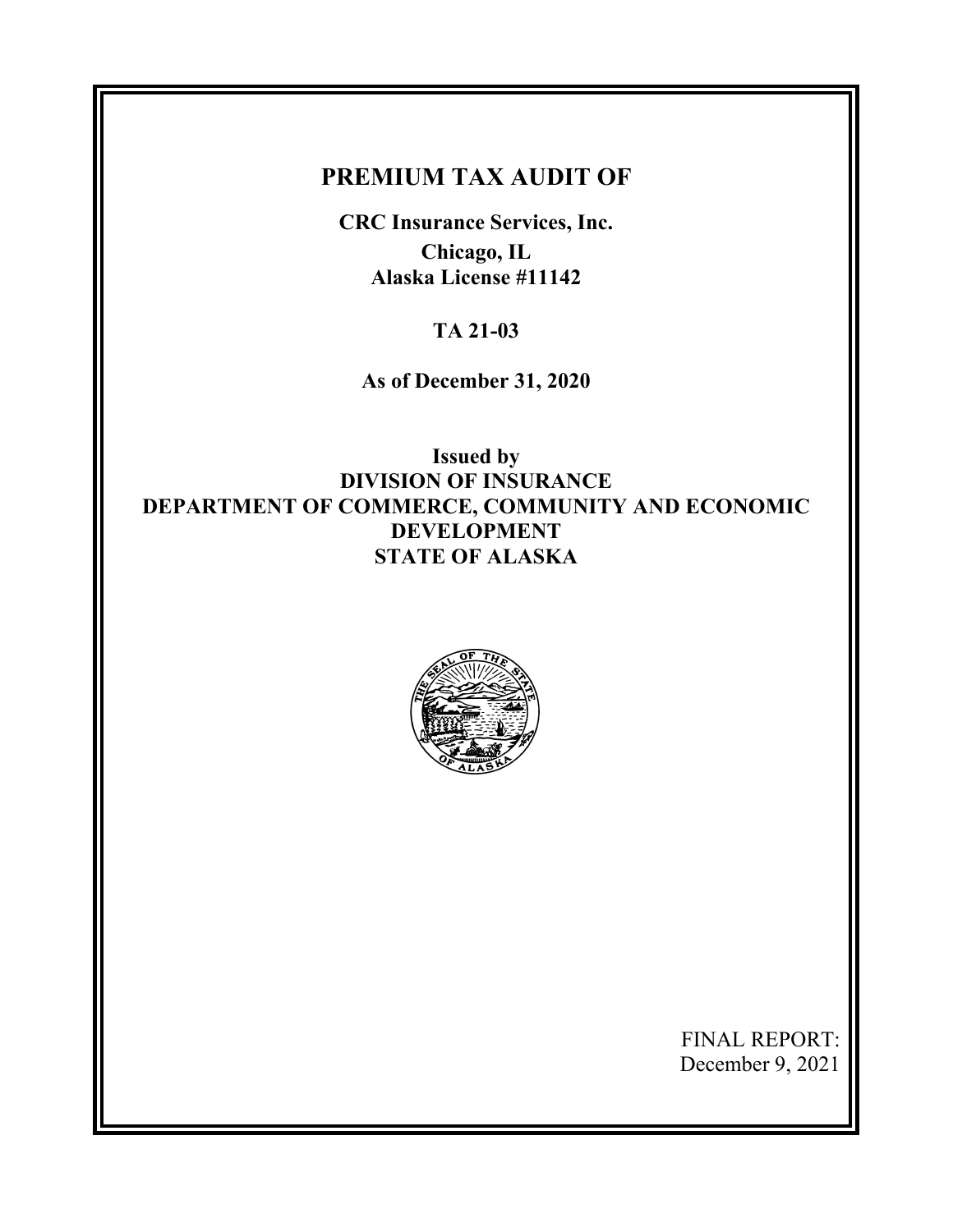# **TABLE OF CONTENTS**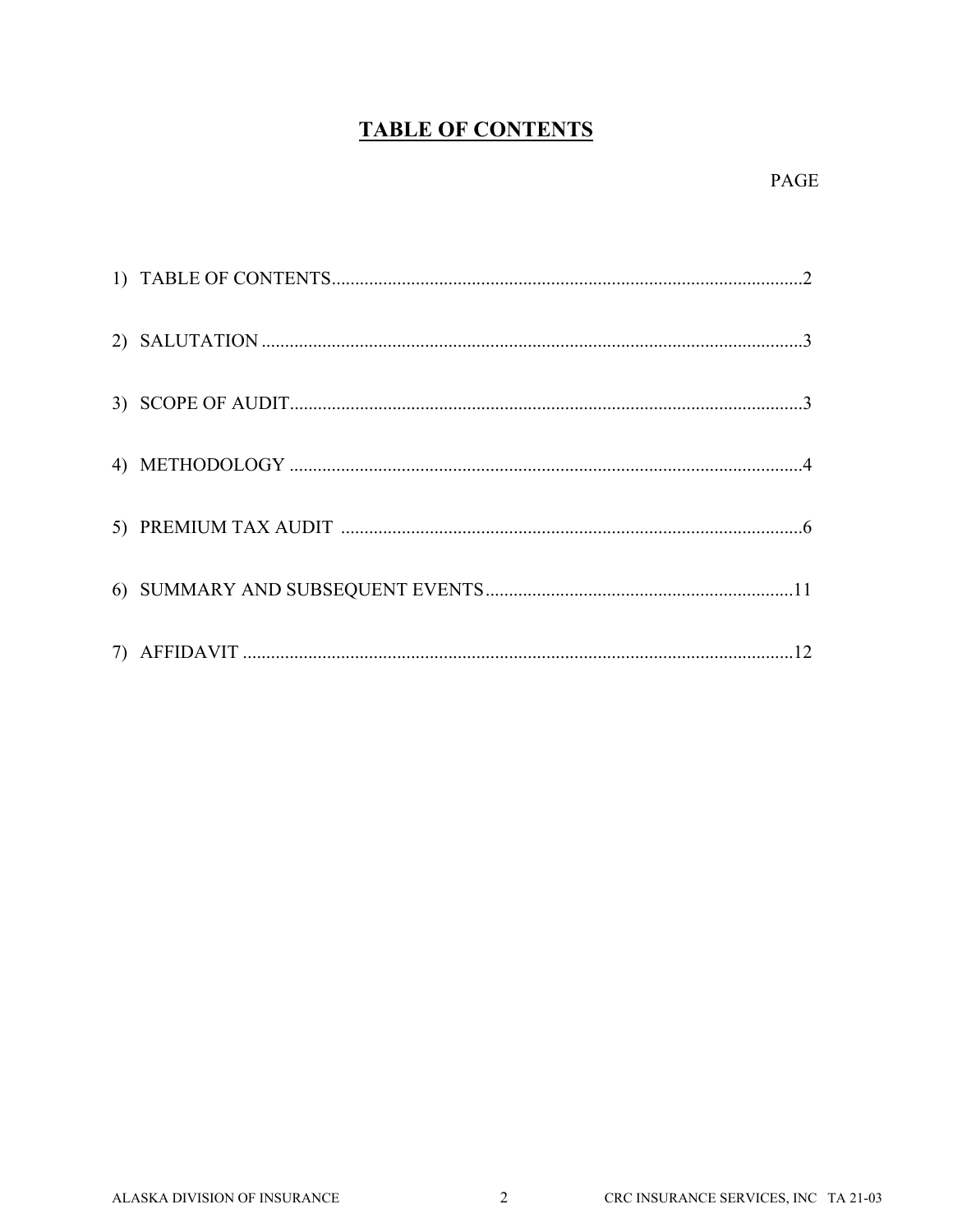

# Department of Commerce, Community, and Economic Development

DIVISION OF INSURANCE

P.O. Box 110805 Juneau, AK 99811-0805 Main: 907.465.2515 Fax: 907.465.3422

December 9, 2021

Lori K Wing-Heier Director, Division of Insurance Department of Commerce, Community and Economic Development 550 West 7<sup>th</sup> Avenue, Suite 1560 Anchorage, AK 99501-3567

Pursuant to Alaska Statute (AS) 21.06.120, the Alaska Division of Insurance performed a limited and targeted premium tax audit of CRC Insurance Services, Inc. The audit was conducted by Rebecca Nesheim, tax auditor for the Alaska Division of Insurance.

### **CRC Insurance Services, Inc.**

### **SCOPE OF AUDIT**

This premium tax audit was called to review compliance with the surplus lines statutes AS 21.34, and regulations 3 AAC 25, the premium tax regulations 3 AAC 21.550 – 570 and licensing statutes AS 21.27.350 and 21.27.810. This is the second premium tax audit of CRC Insurance Services, Inc. conducted by the Alaska Division of Insurance (the division).

### **Subject Matters Audited**

CRC Insurance Services, Inc. (the broker) is an Alaska licensed surplus lines broker based in Chicago, IL. The division elected to audit their quarterly filings, premium taxes and filing fees paid for accuracy and timeliness as well as required diligent search efforts, disclosures, notifications, and prompt delivery of material facts in evidence of insurance to the insured.

### **Time Frame**

The audit covered the broker's nonadmitted business for policy effective dates occurring between January 1, 2019 and December 31, 2020.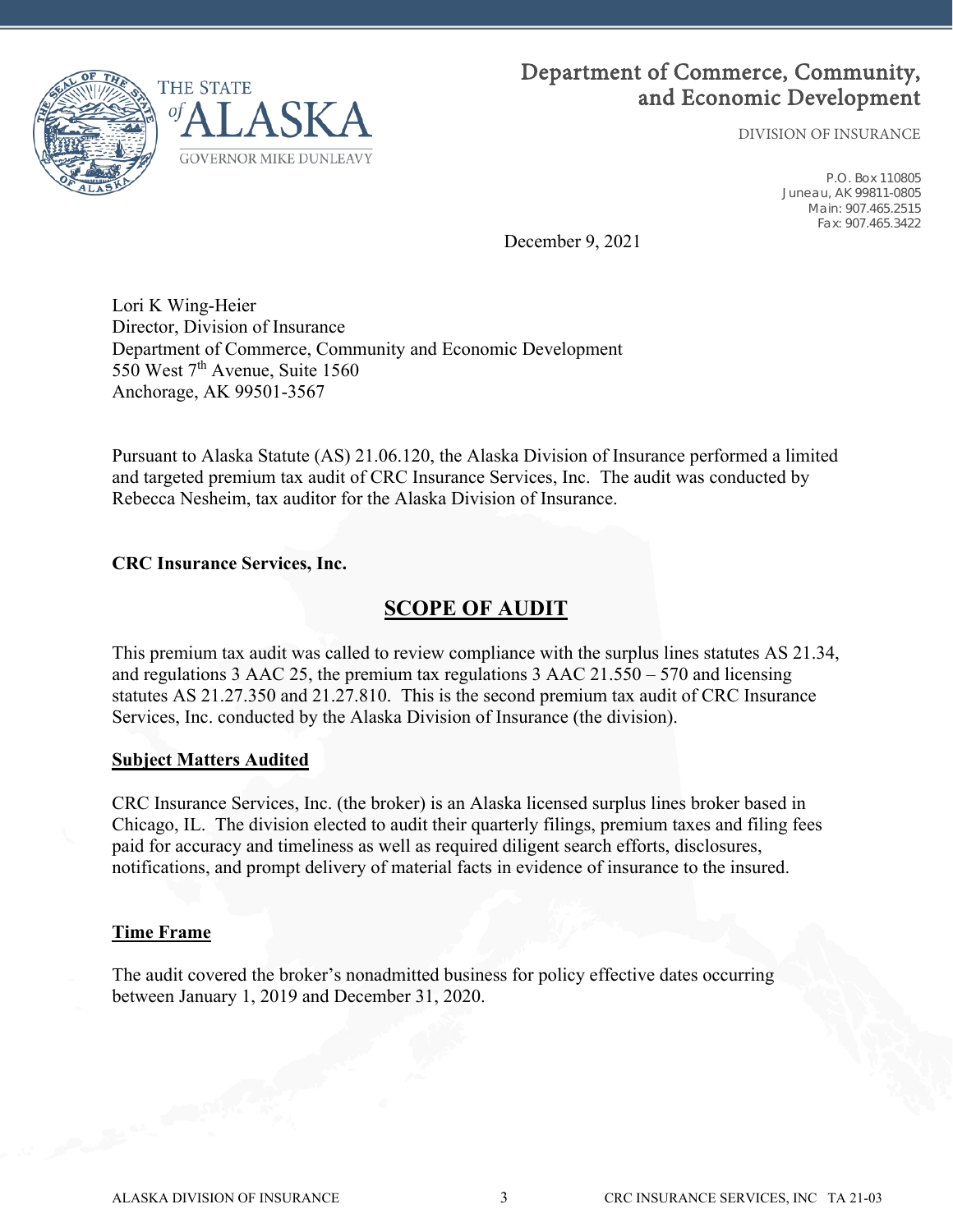### **METHODOLOGY**

The division sent the call letter and initial data requests to the broker's office in Location. A list of all Alaska business transactions with nonadmitted insurers was requested for the period to be audited. The broker complied on a timely basis with all data requests. The number of policies written during the audit period was 1,101, from which a sample of 50 files was selected for audit.

### *The following are the procedure steps for the audit:*

- 1) Verify that quarterly reports and accompanying forms were filed on time.
	- i) Audit steps taken:
		- (1) Reviewed the quarterly reports sent to the Alaska Division of Insurance and verified they were filed by the due date.
- 2) Verify the accuracy of the premium calculation.
	- i) Audit steps taken:
		- (1) Reviewed policy, binders, and invoices to determine how taxable premium was calculated.
		- (2) Verified the correct premium was reported on the reports as filed.
- 3) Verify the accuracy of quarterly reports filed.
	- i) Audit steps taken:
		- (1) Reviewed the policy, binder, and endorsement pages in each file.
		- (2) If the effective date did not match the quarterly filing, reviewed the correspondence to ensure the documentation in the file matched when the policy was booked. Most of these occurred with endorsements that often require additional information and sometimes company approval before it can be added to the policy. The invoice date determines in which quarter the endorsement is required to be filed.
		- (3) Verified the quarterly reports as filed with the division were accurately filled out to reflect the correct effective date, premiums, taxes and fees based upon the information in the files.
		- (4) Verified the policy was included in the quarterly filing based upon the effective date of the policy.
		- (5) Verified the insured name, insured address, insurance company, producer names and license numbers were accurate on the forms filed.
		- (6) Verified the descriptions of the subject and locations of risk were identified on the reports.
- 4) Verify if tax and filing fee payments were made on time and by ACH.
	- i) Audit steps taken:
		- (1) Confirmed when the payments were received by the Alaska Division of Insurance and the payment method.
- 5) Verify tax and filing fee payments were made accurately.
	- i) Audit steps taken:
		- (1) Confirmed if the tax and fee payments matched the quarterly reports as filed.
- 6) Confirm Alaska is the home state of the insured.
	- i) Audit steps taken:
		- (1) Verified where the principal place of business or residence of the insured is located.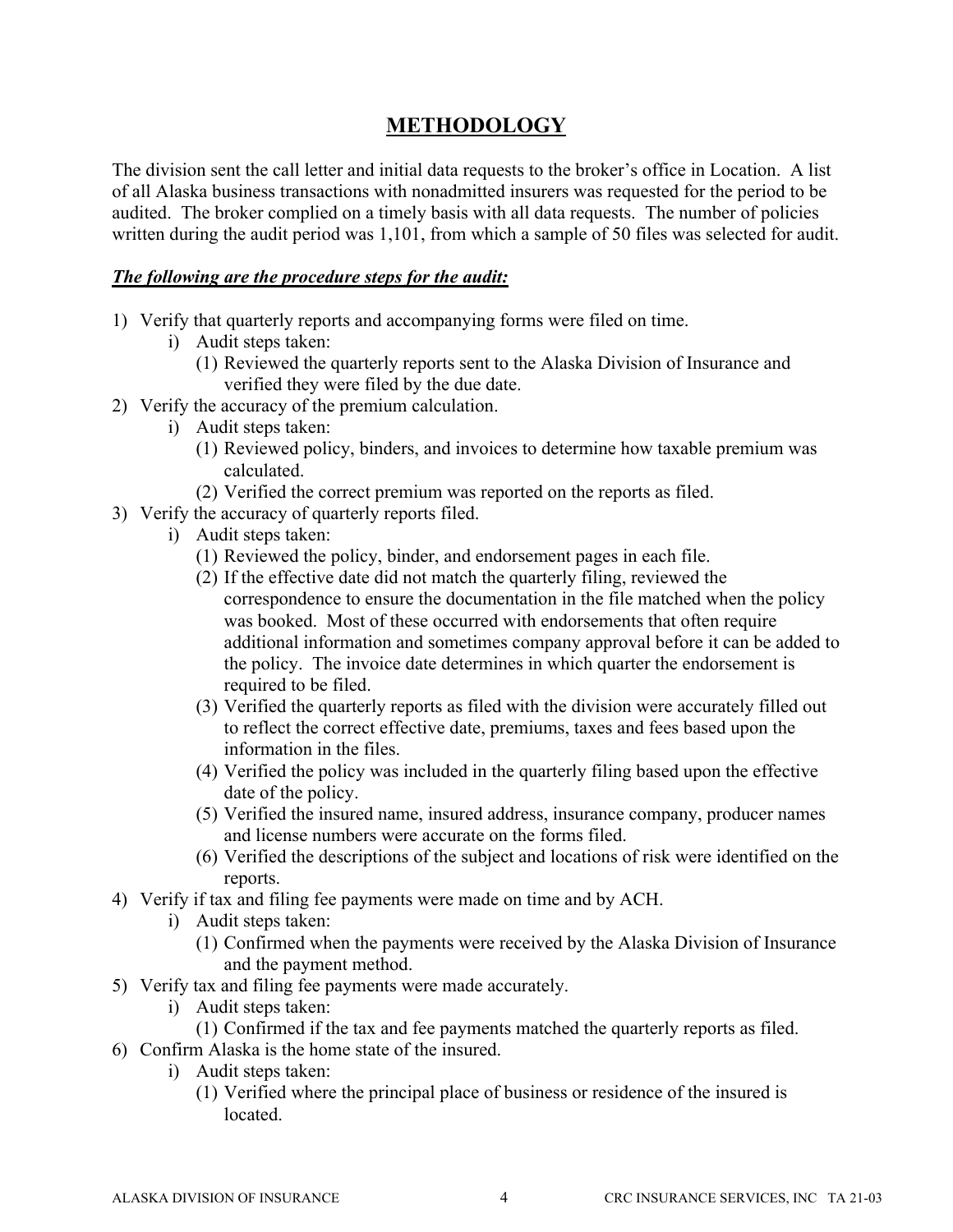- (2) Verified at least partial risk is located in Alaska or the highest % of premium in Alaska if headquarters not in Alaska with no risk in the headquarters state or in the case of individuals, the residence state.
- 7) Review effort made to place insured with an admitted insurer.
	- i) Audit steps taken:
		- (1) Verified the diligent search was documented prior to binding and received within 15 days from binding. If there were no declinations due to risk on the placement list, the list effective at the time of placement was reviewed to ensure the risk was on the list
- 8) Review prompt delivery of evidence of insurance AS 21.34.100(a) and 3 AAC 25.060.
	- i) Audit steps taken:
		- (1) Reviewed dates of binding and forwarding of evidence of insurance to insured.
- 9) Review required material facts are located on evidence of insurance AS 21.34.100(a).
	- i) Audit steps taken:
		- (1) Reviewed documents to confirm required material facts were located on the evidence of insurance when policy not available within 30 days of binding.
- 10) Review disclosures for use of non-admitted insurer.
	- i) Audit steps taken:
		- (1) Reviewed the evidence of insurance to ensure the broker's name and language required by statute AS 21.34.100(e) is present and legible and at least 10-point type.
- 11) Review notifications for use of non-admitted insurer.
	- i) Audit steps taken:
		- (1) Reviewed the correspondence and other documentation in the files to find a copy of the notification sent to the insured that meets the requirement in AS 21.34.110
- 12) Confirm coverage is placed with an eligible non-admitted insurer.
	- i) Audit steps taken:
		- (1) Reviewed the Alaska published white lists and NAIC Quarterly Listings of Alien Insurers to ensure the company was eligible at the time of placement.
- 13) Review notice regarding nonrenewal and premium increase
	- i) Audit steps taken:
		- (1) Verified there was an Alaska Policyholder Notice regarding nonrenewal and premium increase included with the policy in the format approved by the Director of the Alaska Division of Insurance.
- 14) Other issues not previously identified as a procedure step were included when not in compliance with Alaska laws.
	- i) Audit steps taken:
		- (1) Reviewed documents to ensure other surplus lines statutes and regulations requirements were met.

### **Acceptable Error Rate:**

The Broker's acceptable error rate for the above referenced standards and tests must be less than 10%.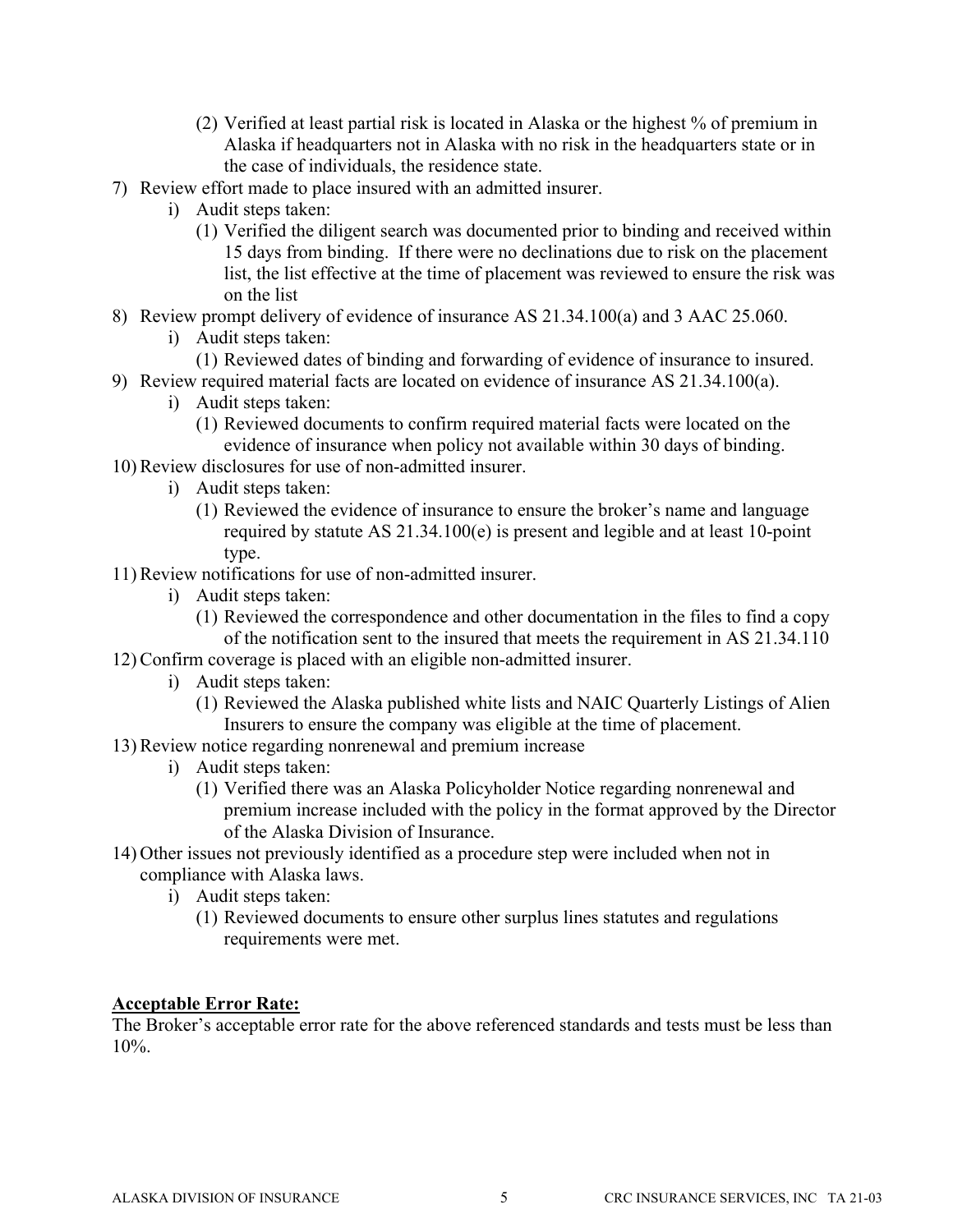### **PREMIUM TAX AUDIT**

### **1.** Verify quarterly reports and accompanying forms were filed on time **AS 21.34.080 and .170, 3 AAC 25.090 and .100**

*Comments*: The 2019 second quarter report was filed on September 4, 2019, after the due date of September 3, 2019. The remaining seven original quarterly reports with accompanying forms were filed on time. The broker also filed two annual tax reports for wet marine & transportation policies and these were filed on time.

*Results*: Failed (9 reports passed & 1 failed, error rate 10%)

*Recommendation*: It is recommended the broker revise Alaska specific written procedures to include the due dates for each quarter and the required location to file the reports in OPTins (Online Premium Tax for Insurance) through the NAIC. It is further recommended the broker not wait to file until just before the due date.

*The broker's response*: CRC Surplus Lines Tax has implemented a secondary review to ensure that all filings are completed timely and before the deadline. Since 2019, CRC Surplus Lines has shifted the filings, payments, and processing to a more competent tax filer and feel that these errors will not continue.

**2.** Verify the accuracy of the premium calculation

**AS 21.34.180** 

*Comments*: The premium was calculated incorrectly for nine policies and endorsements in the audit files.

- $\bullet$  Broker fee included in premium on policies and endorsements  $-7$ . The division will not require amended quarterly reports but they can choose to file the amended reports for a refund of the tax and fees in order to refund the insureds.
- Inspection fee not included in premium  $-1$ . The policy is expired so the division will not require an amended report.
- $\bullet$  Premium not accurate based upon evidence of insurance  $-1$ . The quarterly report will need to be amended to correct the premium.

Total accuracy errors: 9 within 8 distinct files

These errors affect two additional audit tests:

- 1. Accuracy of the Quarterly Reports
- 2. Accuracy of Tax and Fee Payments

*Results*: Failed (42 files passed & 8 failed, error rate 16%)

*Recommendations*: It is recommended the broker ensure their Alaska specific written procedures are followed, which correctly identifies which fees are to be included in premium and subject to premium tax and filing fees.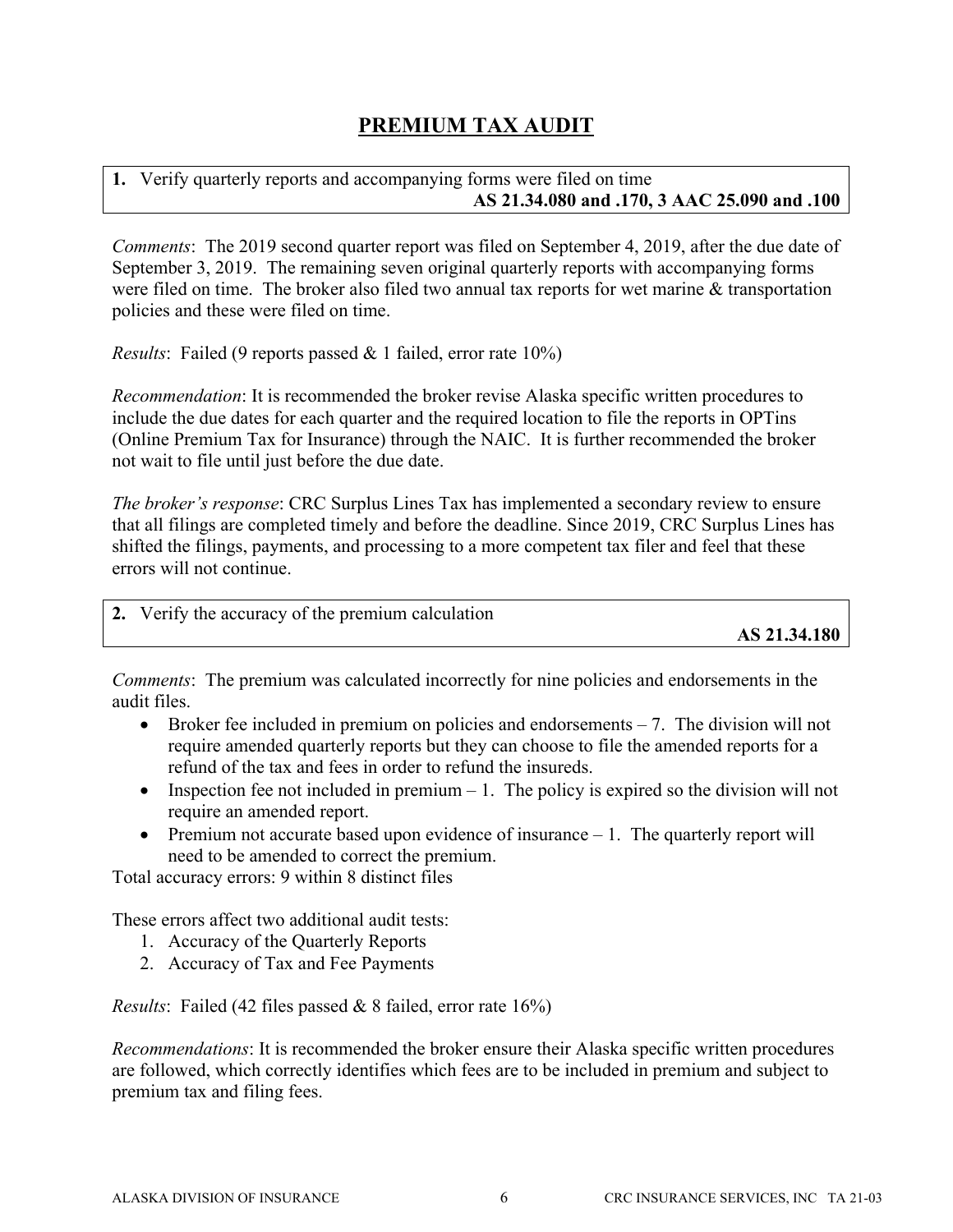*The broker's response*: CRC Surplus Lines tax has implemented a secondary review to ensure that all premium is correct. Should the premium be incorrect, the policy file will be sent back to the CRC Insurance producer to correct the invoice and policy file. CRC Surplus Lines has also requested that CRC Internal Review add this to their annual policy file review.

| 3. Verify the accuracy of all quarterly reports filed |
|-------------------------------------------------------|
| AS 21.34.080 and .170, 3 AAC 25.090 and .100          |

*Comments*: Multiple errors were noted on the Report of Surplus Lines Transaction and Quarterly Reports filed with the division:

- Insured address incorrect on initial and endorsements  $-36$
- Insured name incorrect as dba only was reported  $-6$
- Description of subject does not match what the insured does or the type of insurance written  $-2$
- $\bullet$  Effective and Expire dates incorrect 1
- Lloyd's syndicates not provided until the division staff requested them  $-2$
- Location of risk shows a state other than Alaska but confirmed Alaska is location of risk  $-2$
- Transaction incorrectly identified as endorsement  $-1$
- Producing broker license  $\#$  incorrect  $-12$
- Insurance company incorrect  $-1$

Total accuracy errors: 63 within 31 distinct files

For the two-year audit period, there were 22 amended reports and 648 errors amongst all the reports filed. It takes hours for the division staff to identify the problems, write up the issues, and confirm the corrections with each subsequent report filed.

*Results*: Failed (29 files passed & 31 failed, error rate 62%)

*Recommendations*: It is recommended the broker revise Alaska specific written procedures to include instructions on how to fill out the transaction report. Partial instructions are already part of the broker's procedures. Procedures should include what data is entered into each field. A second individual reviewing documents before submission should reduce the number of errors received by the division. Some of the above issues have been corrected on the reports at the end of the audit.

*The broker's response*: Similar to the response to Item 1, CRC Surplus Lines has added this to the secondary review, updated the procedures, and feel that this will not continue to happen with the change in staff.

**4.** Verify if tax and filing fee payments were made on time and by ACH **AS 21.34.180, AS 21.34.190, 3 AAC 21.550 - .570** 

*Comments*: The 2019 second quarter tax and filing fee payments were received on September 4, 2019, after the due date of September 3, 2019. The remaining seven original quarter payments were paid on time and by ACH. The two annual taxes for wet marine & transportation were paid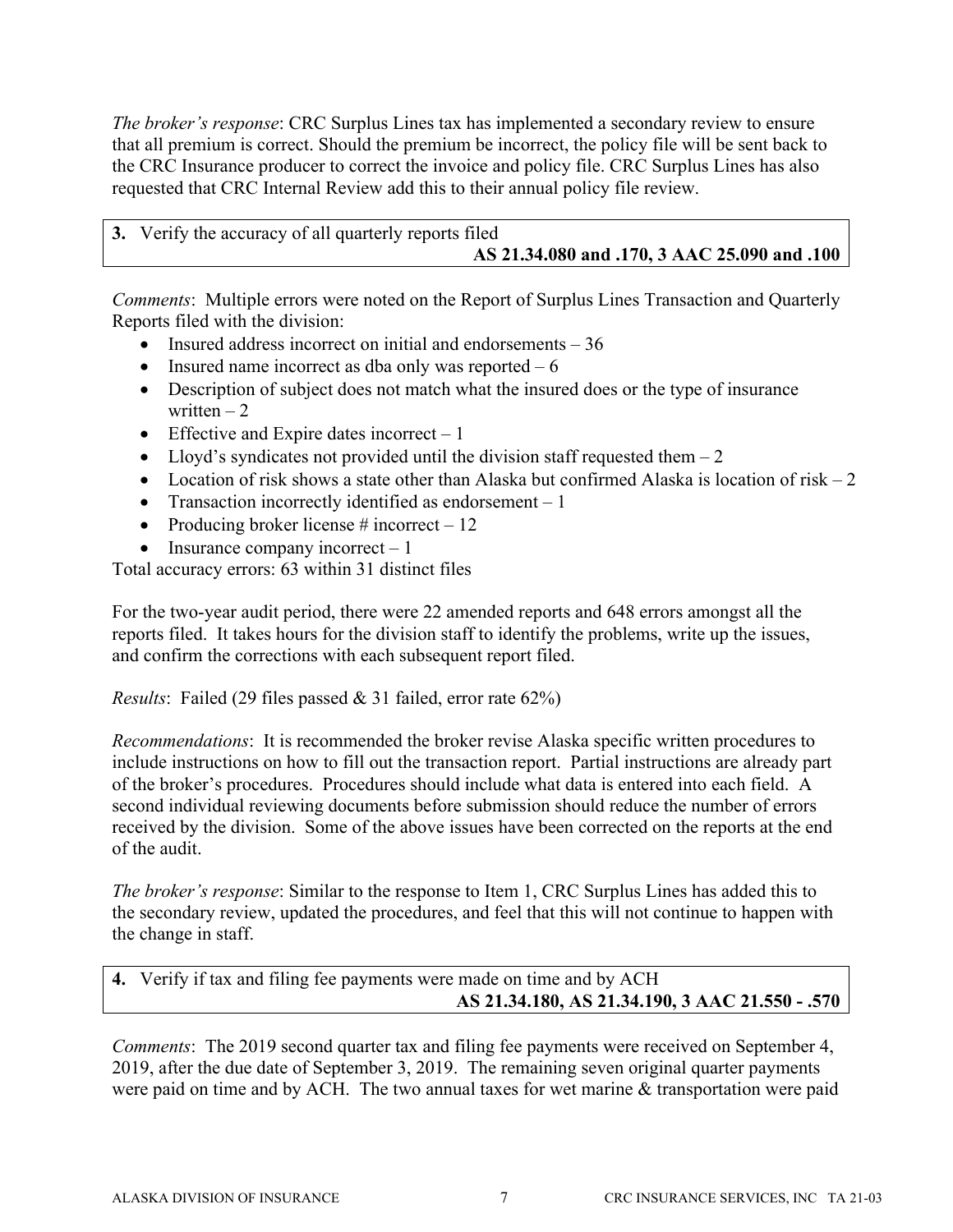on time and by ACH. Due to some of the additional amended reports filed, there were two additional due dates for the payment of amended taxes and fees and these were paid on time.

*Results*: Passed (11 payments passed & 1 failed, error rate 8%)

*Recommendations*: It is recommended the broker revise Alaska specific written procedures to include the due dates for each quarter and the required location to pay the taxes and filing fees in OPTins (Online Premium Tax for Insurance) through the NAIC. It is further recommended the broker not wait to file and pay until just before the due date.

*The broker's response*: Similar to the response to item 2, this has been included in our secondary review. CRC has a good understanding of the deadlines, as we regularly meet them. Furthermore, our new filing system will aid in understanding deadlines and meeting them well before the deadline.

| 5. Verify tax and filing fees payments were made accurately |
|-------------------------------------------------------------|
| AS 21.34.180, 3 AAC 21.550 - .570                           |

*Comments*: All tax and fee payments made by the broker were accurate based upon the quarterly reports as filed. The errors found during the audit in the premium calculation affects the accuracy of the tax and fee payments. These flow-through findings are addressed in the premium audit test.

*Results*: Passed (error rate 0%)

|--|

**AS 21.34.180** 

*Comments*: The broker writes some multi-state policies. The home state of the insured was evaluated for all policies and correctly identified Alaska as the home state.

*Results*: Passed (error rate 0%)

**7.** Review diligent search effort made to place insured with an admitted insurer **AS 21.34.020, 3 AAC 25.010 and .035** 

*Comments*: The broker has elected to use the Affidavit of Due Diligence for documenting the diligent search by the producers. There were six files with problems related to the diligent search.

- No documentation in file  $-3$
- Affidavit received after the 15 days required by  $law 3$

*Results*: Failed (44 files passed & 6 failed, error rate 12%)

*Recommendations*: It is recommended the broker ensure their Alaska specific written procedures are followed. The current procedures require the Affidavit to be received and dated prior to binding without exception.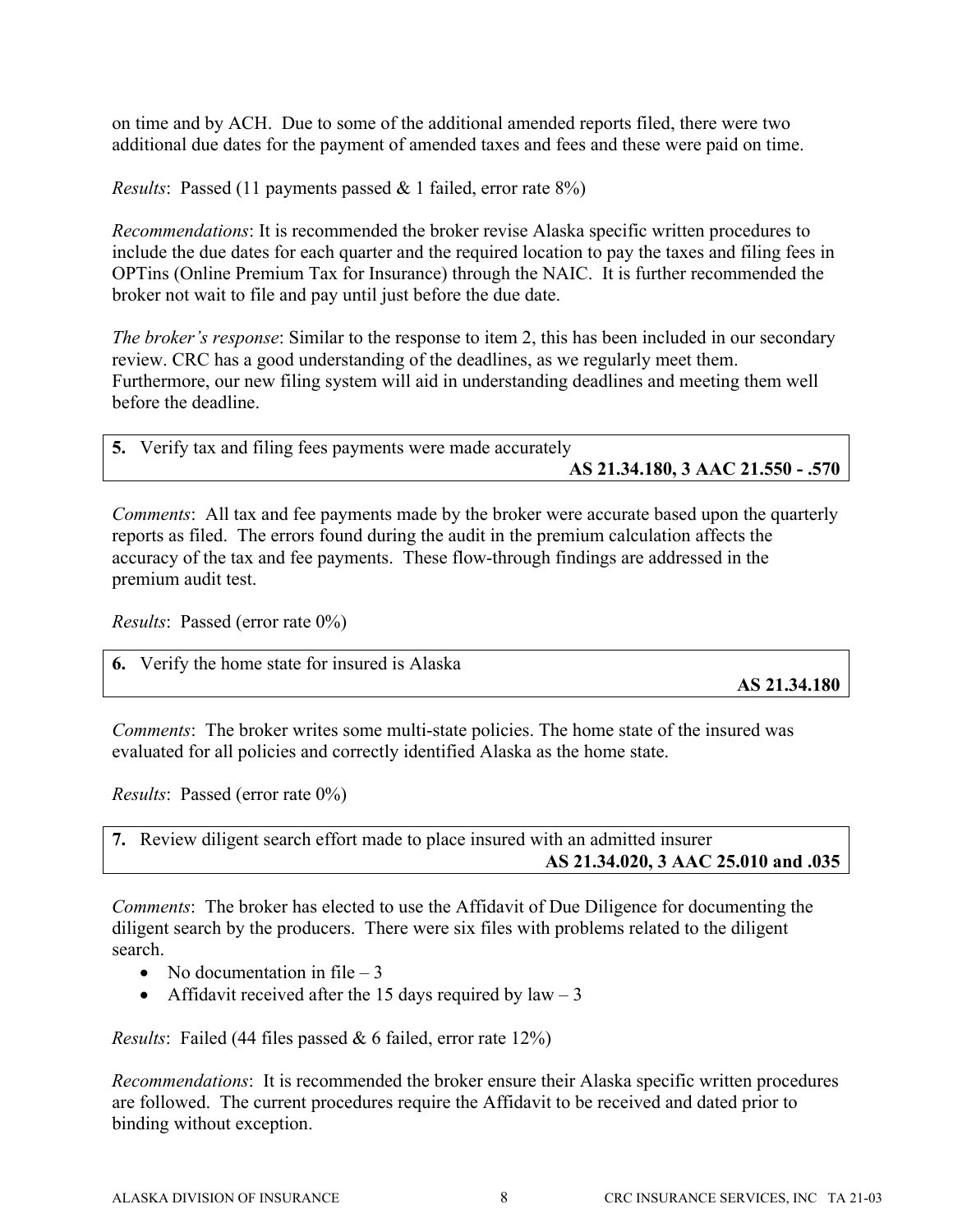*The broker's response*: Similar to the response to Item 2, this has been included in our secondary review and requested that the CRC Internal Review team include this in their annual audit.

**8.** Review prompt delivery of evidence of insurance

### **AS 21.34.100(a) and 3 AAC 25.060**

*Comments*: All files have documentation showing the evidence of insurance was provided to the insured within the 30 days of binding.

*Results*: Passed (error rate 0%)

| <b>9.</b> Review required material facts located on evidence of insurance |                   |
|---------------------------------------------------------------------------|-------------------|
|                                                                           | AS $21.34.100(a)$ |

*Comments*: Two files showed the surplus lines broker license number was missing from the evidence of insurance. If the binder was missing any material facts, the policy sent within the 30 days from binding was evaluated.

*Results*: Passed (48 files passed & 2 failed, error rate 4%)

*Recommendations*: It is recommended the broker ensure their Alaska specific written procedures are followed, which includes adding the surplus lines broker number to the evidence of insurance.

*The broker's response*: Similar to the response to Item 2, this has been included in our secondary review and requested that the CRC Internal Review team include this in their annual audit.

**10.** Review disclosures on evidence of insurance for use of non-admitted insurer

**AS 21.34.100(e)** 

*Comments*: Twelve files have problems with the required disclosure statement on the evidence of insurance. Here are the different problems found in the files:

- No disclosure on binder  $-2$
- No disclosure on  $dec-2$
- No disclosure on endorsement  $-13$
- Disclosure less than 10 pt type on  $dec 1$
- Surplus lines broker name missing on  $dec 1$

Total disclosure errors: 19 within 12 distinct files

*Results*: Failed (38 files passed & 12 failed, error rate 24%)

*Recommendations*: It is recommended the broker ensure their Alaska specific written procedures are followed that all evidence of insurance including both premium and nonpremium bearing endorsements have the required disclosure statement and is at least 10 pt. type.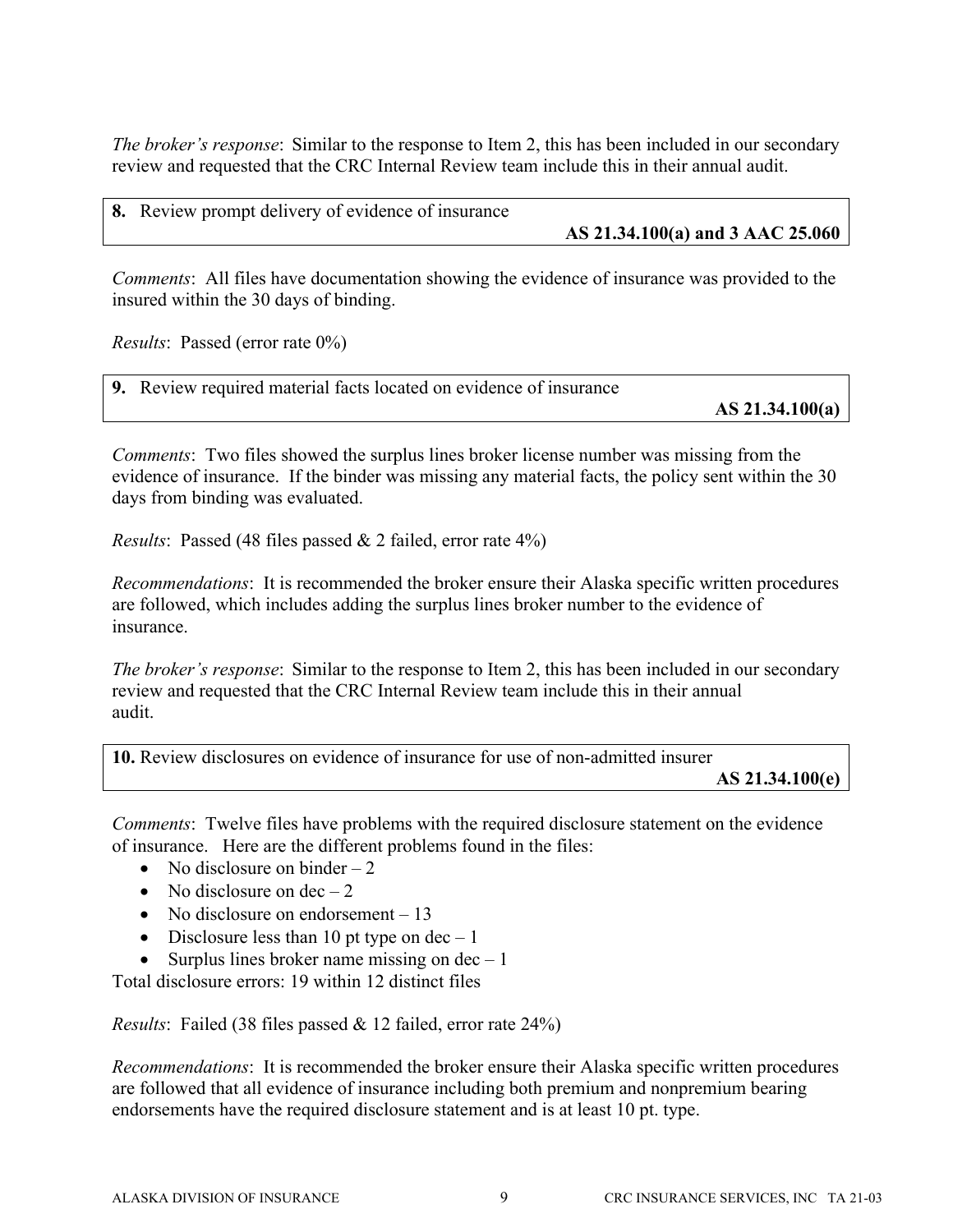*The broker's response*: Similar to the response to Item 2, this has been included in our secondary review and requested that the CRC Internal Review team include this in their annual audit.

**11.** Review notification for use of non-admitted insurer

*Comments*: The broker provides the notification to the insured with the quote. However, there were problems with missing notifications in 23 files and two were missing at least part of the three points of the notification: the company does not have a certificate of authority, they are not regulated by the Alaska Division of Insurance and in the event of insolvency losses will not be covered by the Alaska Insurance Guaranty Association Act.

*Results*: Failed (25 files passed & 25 failed, error rate 50%)

*Recommendations*: It is recommended the broker revise their Alaska specific written procedures to include the notification language in the quote section of the procedures instead of the policy section. The notification can be a separate document or included on the quote.

*The broker's response*: Similar to the response to Item 2, this has been included in our secondary review and requested that the CRC Internal Review team include this in their annual audit.

**12.** Confirm coverage is placed with an eligible non-admitted insurer

**AS 21.34.050** 

*Comments*: All policies in the audit were placed with eligible surplus lines companies.

*Results*: Passed (error rate 0%)

**13.** Review notice regarding nonrenewal and premium increase

**3 AAC 25.050** 

*Comments*: Eight policies did not include the Alaska Policyholder Notice of premium increase and nonrenewal or the language was not sufficient to meet Alaska laws and Bulletin 08-06.

*Results*: Failed (42 files passed & 8 failed, error rate 16%)

*Recommendations*: It is recommended the broker revise their Alaska specific written procedures that includes the Alaska Policyholder Notice moving the information to the policy section identifying it as a required document to be included with the policy. The Notice must contain the language as laid out in Bulletin 08-06. The broker should contact the insurance company to include the notice when it is missing or is not the language in Bulletin 08-06.

*The broker's response*: Similar to the response to Item 2, this has been included in our secondary review and requested that the CRC Internal Review team include this in their annual audit.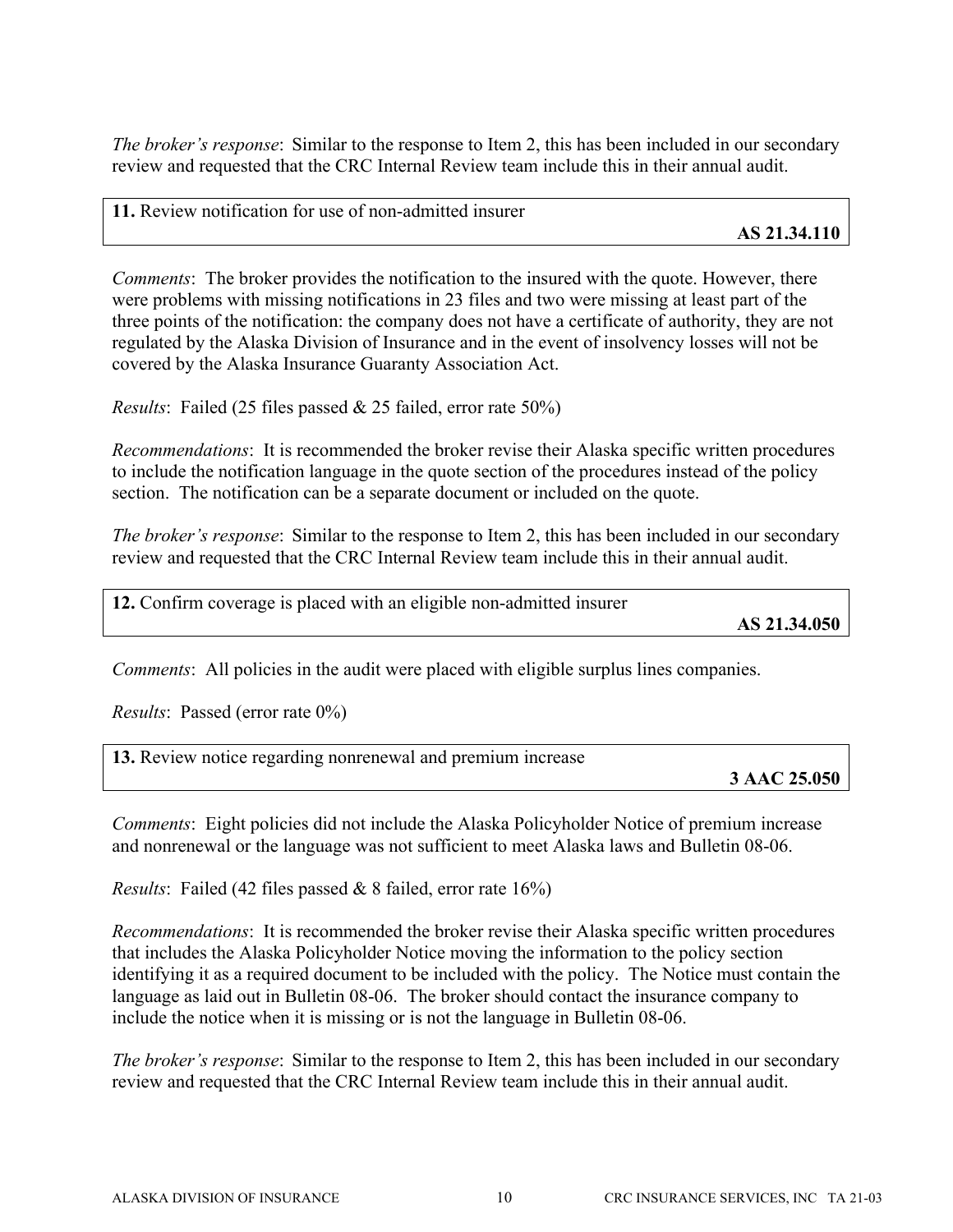### **SUMMARY AND SUBSEQUENT EVENTS**

### **Summary**

This was a premium tax audit of CRC Insurance Services, Inc. The auditor tested 13 standards focusing on the broker's filing of quarterly reports and the subsequent payment of premium taxes and filing fees as well as diligent search efforts, disclosure and notification requirements for using a non-admitted insurer, and prompt delivery of material facts to insured.

The audit was conducted in the auditor's office as she received electronic versions of the broker's files under audit. The broker responded quickly to all requests for additional information. The auditor appreciated this behavior.

Several significant issues did arise during the audit that affects the service to the insured and compliance with Alaska statutes and regulations.

- 1) The due date for filing the quarterly reports and paying the taxes and fees is not being met consistently.
- 2) The premium calculation was incorrect in several files causing the insured to be either overbilled or underbilled.
- 3) The quarterly reports are usually not accurate when initially filed.
- 4) The diligent search in the admitted market was not documented in several of the files.
- 5) Many of the disclosures were missing from the evidence of insurance.
- 6) The required notification to the insured regarding the use of a nonadmitted insurer was not found in half the files.
- 7) The Alaska Policyholder Notice was missing from several files.

The auditor would like to review any new or revised procedures to help the broker ensure all problems identified in the audit were captured accurately.

### **Re-Audit**

In closing, the auditor's recommended actions and review of the procedures should help the broker correct the problems encountered. It is recommended that CRC Insurance Services, Inc. be re-audited within the next three years to ascertain compliance.

> Submitted by: Rebecca Nesheim Tax Auditor